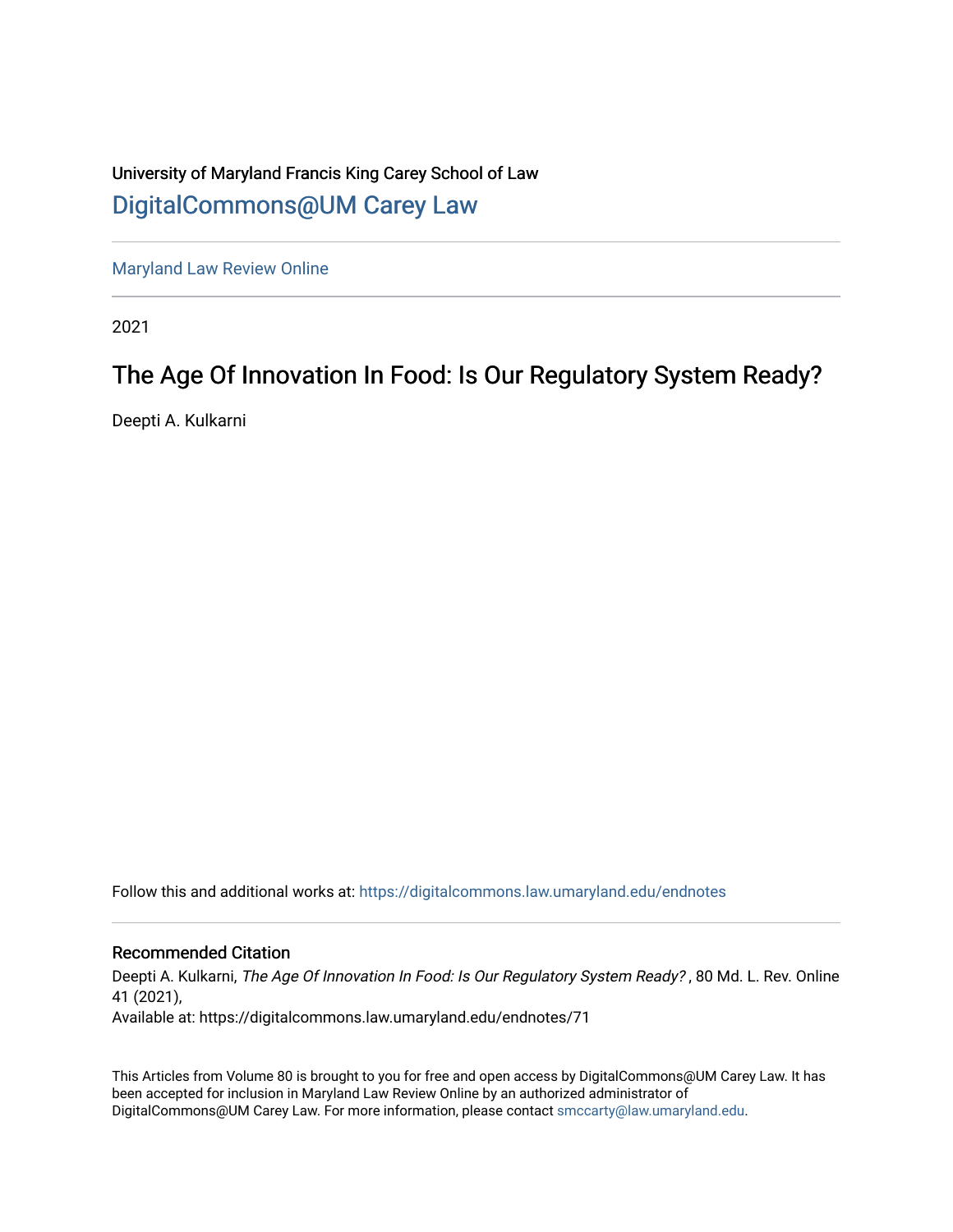### **THE AGE OF INNOVATION IN FOOD: IS OUR REGULATORY SYSTEM READY?**

#### <span id="page-1-4"></span>DEEPTI A. KULKARNI[\\*](#page-1-0)

The United States is at the epicenter of a revolution in food innovation and food culture. Innovators are finding new ways to produce food more efficiently and with fewer impacts on our environment, using emerging and advanced technologies such as genome editing, synthetic biology, and animal cell culture technology. Consumer interests and expectations continue to rapidly evolve, and many consumers are looking for healthier, more sustainable, and diverse alternatives. At the same time, the world's population is growing exponentially and is estimated to reach over nine billion people in the next thirty years<sup>[1](#page-1-1)</sup>—meaning, we will have to produce more food, more efficiently, and with a much smaller footprint.

Against this backdrop, regulatory agencies are determining how to facilitate innovation that addresses many of these and other challenges, while protecting human health and the environment, and assuring that foods are appropriately labeled and otherwise compliant with current law.<sup>[2](#page-1-2)</sup> Furthermore, it is expected that there will be a "profusion of new products" that could "overwhelm the U.S. regulatory system" within the next decade.<sup>[3](#page-1-3)</sup> Is our current regulatory system ready?

To answer this question, one must revisit the primary federal statutes governing foods, most of which were enacted over half a century ago, evaluate whether and how these laws can be *effectively* applied to new and emerging products, and then assess whether the current regulatory system does just that. Indeed, in a recent report by the National Academies of

<span id="page-1-0"></span><sup>© 2021</sup> Deepti A. Kulkarni

<span id="page-1-1"></span>\* Deepti A. Kulkarni is 2008 graduate of the University of Maryland Francis King Carey School of Law and a partner in the Food, Drug, and Medical Device Regulatory Practice Group at Sidley Austin, LLP. She thanks Jaclyn Fonteyne for her helpful contributions to this Essay.

<sup>1.</sup> *World Population Prospects 2019: Highlights*, UNITED NATIONS DEP'T OF ECON. & SOC. AFFAIRS 1 (2019), https://population.un.org/wpp/Publications/Files/WPP2019\_Highlights.pdf.

<span id="page-1-2"></span><sup>2</sup>*. See, e.g.,* Dennis Keefe, *FDA In Brief: FDA approves soy leghemoglobin as a color additive*, FDA (July 31, 2019), https://www.fda.gov/news-events/fda-brief/fda-brief-fda-approvessoy-leghemoglobin-color-additive ("We are in the midst of a revolution in food technology that in the next 10 years will likely lead to more innovations in food and ingredient production than there have been in the past half century. As these new products and ingredient sources come to the market, the FDA has a responsibility to provide the appropriate regulatory oversight to protect public health by ensuring that these new foods and food ingredients are safe.").

<span id="page-1-3"></span><sup>3.</sup> NAT'L ACADS. OF SCIS., ENG'G, AND MED., PREPARING FOR FUTURE PRODUCTS OF BIOTECHNOLOGY ix, 10 (2017).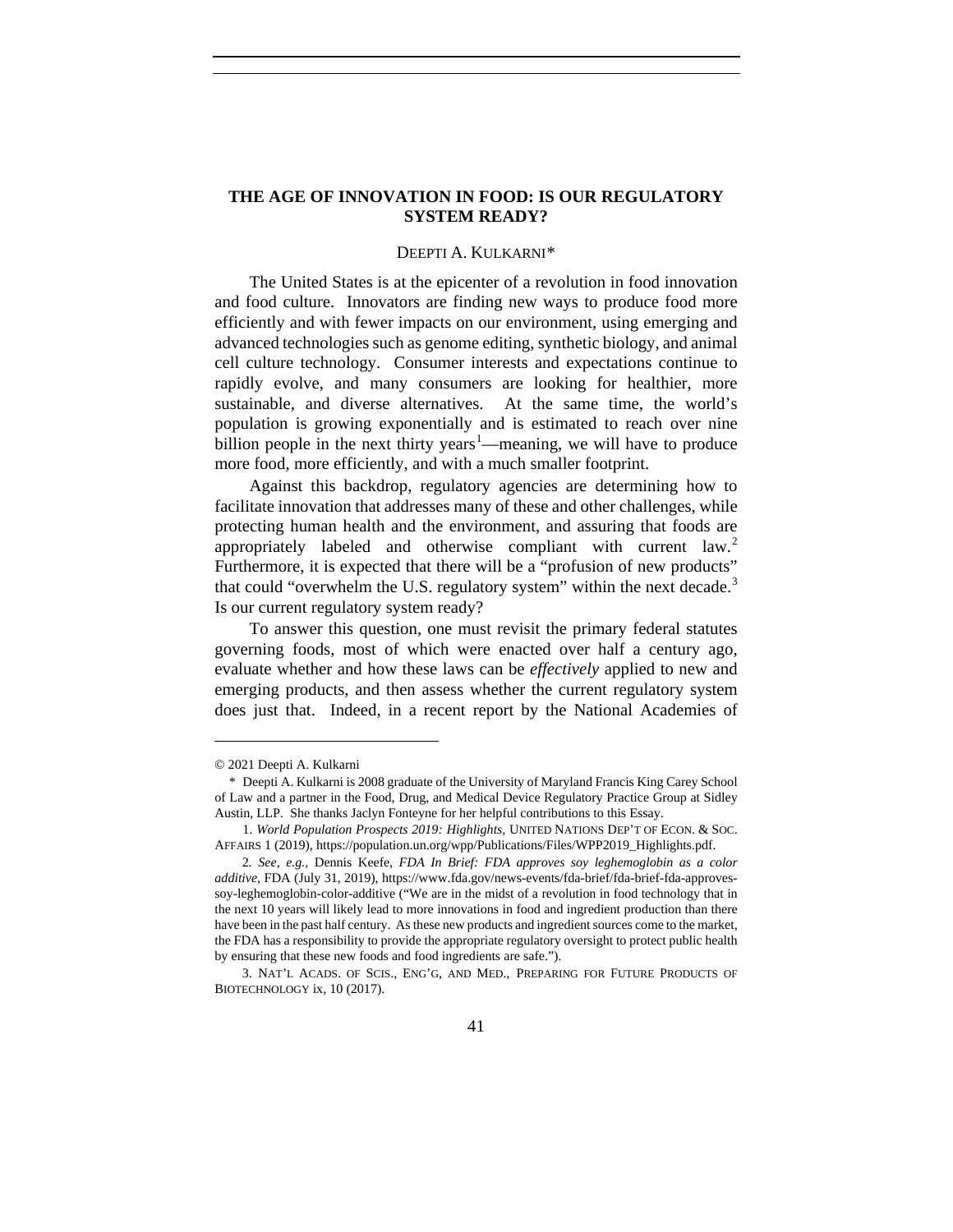Sciences, Engineering, and Medicine ("NASEM")—addressing new types of biotechnology products and evaluation of these products under current regulatory frameworks—NASEM advised that the safe use of such products "requires rigorous, predictable, and transparent risk-analysis processes whose comprehensiveness, depth, and throughput mirror the scope, scale, complexity, and tempo of future biotechnology applications."<sup>[4](#page-2-0)</sup> Such an approach, according to NASEM, also would increase "public confidence in the safety of products entering the marketplace."<sup>[5](#page-2-1)</sup> NASEM cautioned that a regulatory paradigm "that is unnecessarily complex runs the risk of driving an 'imitate not innovate' mentality and may not scale to match the pace of biotechnology innovation."<sup>[6](#page-2-2)</sup>

<span id="page-2-7"></span>The NASEM report was commissioned by the federal regulatory agencies with primary oversight of products developed using biotechnology, as part of a wide-ranging initiative to modernize the U.S. regulatory system that began in July  $2015$ .<sup>[7](#page-2-3)</sup> These agencies include the Food and Drug Administration ("FDA"), Department of Agriculture ("USDA"), and Environmental Protection Agency ("EPA"). The federal regulatory policy describing the statutory authorities of each agency and how such authorities are applied to biotechnology products, particularly foods, is known as the Coordinated Framework for the Regulation of Biotechnology ("Coordinated Framework").<sup>[8](#page-2-4)</sup>

First established in 1986, and subsequently updated in 1992 and 2017, the Coordinated Framework describes the roles and responsibilities of FDA, USDA, and EPA in the regulation of biotechnology products under existing statutory authorities<sup>[9](#page-2-5)</sup> and sets forth key principles for the regulation of such

<span id="page-2-0"></span> $\overline{a}$ 

6*. Id.*

<span id="page-2-4"></span>8. Coordinated Framework for Regulation of Biotechnology, 51 Fed. Reg. 23,302, (June 26, 1986); *see also About the Coordinated Framework*, UNIFIED WEBSITE FOR BIOTECHNOLOGY REGULATION, https://usbiotechnologyregulation.mrp.usda.gov/biotechnologygov/about (last visited Feb. 28, 2021).

<span id="page-2-5"></span>9*. See generally* Coordinated Framework for Regulation of Biotechnology, 51 Fed. Reg. 23,302 (June 26, 1986); Exercise of Federal Oversight Within Scope of Statutory Authority: Planned Introductions of Biotechnology Products Into the Environment, 57 Fed. Reg. 6753 (Feb. 27, 1992); EXEC. OFFICE OF THE PRESIDENT, MODERNIZING THE REGULATORY SYSTEM FOR BIOTECHNOLOGY PRODUCTS: FINAL VERSION OF THE 2017 UPDATE TO THE COORDINATED FRAMEWORK FOR THE REGULATION OF BIOTECHNOLOGY (2017), https://www.fda.gov/media/102658/download [hereinafter *2017 Update*].

<span id="page-2-6"></span><sup>4</sup>*. Id.* at 11.

<sup>5</sup>*. Id.*

<span id="page-2-3"></span><span id="page-2-2"></span><span id="page-2-1"></span><sup>7.</sup> John P. Holdren, Administrator, Office of Information and Regulatory Affairs to Heads of the FDA, EPA, and USDA  $\text{(July} \quad 2, \quad 2015),$ https://obamawhitehouse.archives.gov/sites/default/files/microsites/ostp/modernizing\_the\_reg\_sys tem\_for\_biotech\_products\_memo\_final.pdf.; *see also Modernizing the Regulatory System for Plant and Animal Biotechnology Products*, FDA (last updated Sept. 12, 2018), https://www.fda.gov/safety/fdas-regulation-plant-and-animal-biotechnologyproducts/modernizing-regulatory-system-plant-and-animal-biotechnology-products.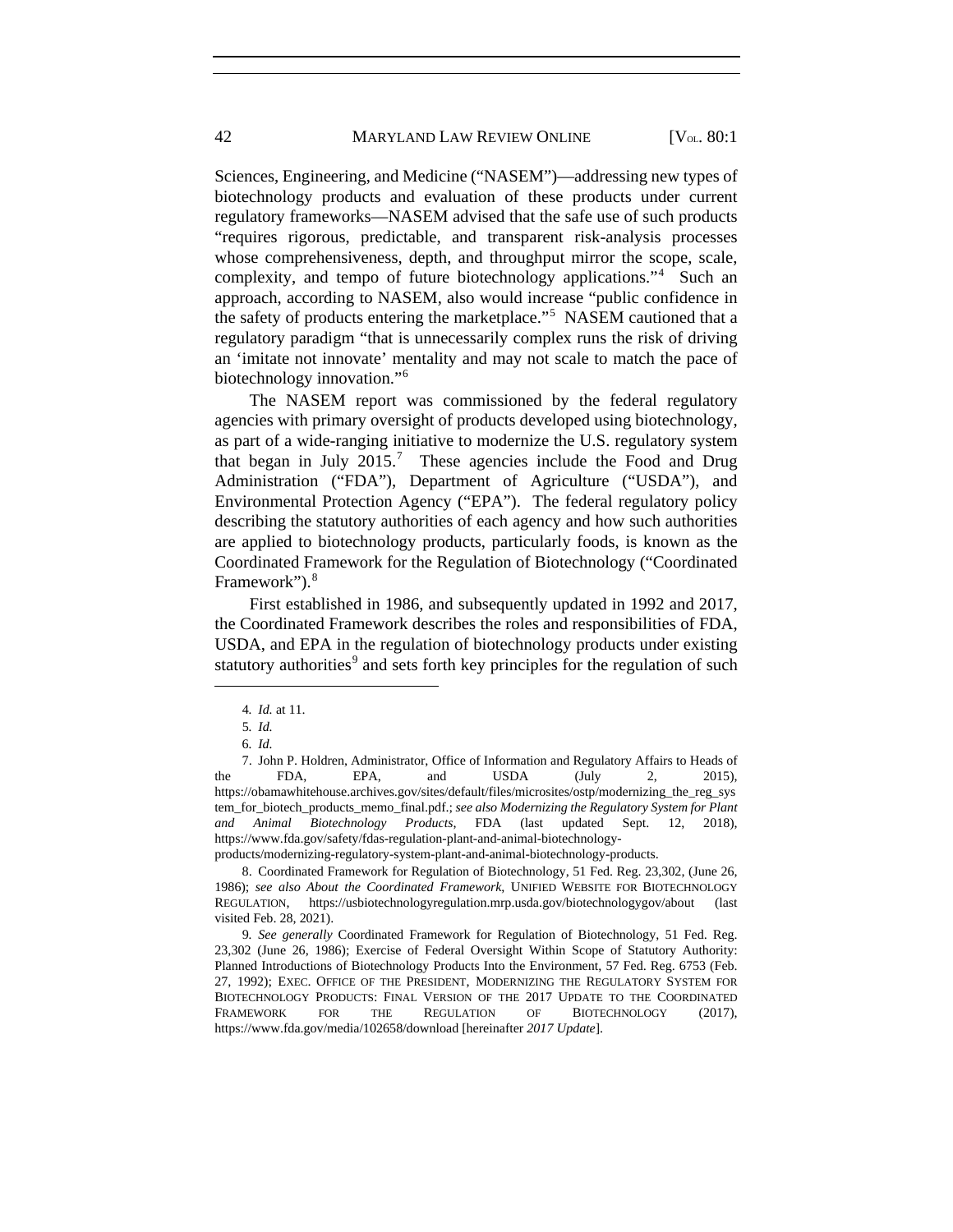products.[10](#page-3-0) Under the Coordinated Framework, FDA regulates foods developed using biotechnology to "[e]nsure human and animal food is safe" and "properly labeled" pursuant to its expansive authority under the Federal Food, Drug, and Cosmetic Act ("FDCA").<sup>11</sup> Historically, the vast majority of these foods have been derived from genetically engineered ("GE") plants and microorganisms. FDA also has evaluated foods derived from GE animals, though to date has only approved two applications relating to such foods.[12](#page-3-2) There are multiple statutes identified in the Coordinated Framework under which USDA, in theory, could exercise oversight relating to foods developed using biotechnology. Consistent with the actual use of biotechnology to develop foods, USDA, to date, primarily has regulated GE plants, particularly food crops, deemed "plant pests" pursuant to the agency's interpretation and authority under the Plant Protection Act ("PPA"), "with a goal of protecting plants and plant products."[13](#page-3-3) EPA generally has oversight

<span id="page-3-0"></span><sup>10.</sup> The key principles set forth in the Coordinated Framework serve as guidance for FDA, USDA, and EPA to help ensure the safety of biotechnology products. These principles provide, in relevant part, that: (1) each agency should apply its existing authorities "to ensure the safety of [] biotechnology products for their intended applications;" (2) "[u]nderlying statutes define the boundaries of the scope of oversight afforded to each agency;" (3) the agencies should apply their authorities to "regulate products based upon specific uses" to assure that "products with the same use are subject to the same types of [regulatory] oversight;" (4) "[i]t is the characteristics of the biotechnology product, the environment into which it will be introduced, and the application of the product that determine its risk (or lack thereof);" (5) "[e]xercise of agency oversight within the scope afforded by statutes should be commensurate with the risk posed" by the biotechnology product "and should not turn on the fact that it was created or has been altered by a particular process or technique;" (6) the regulatory system should be "risk-based;" (7) the agencies should "endeavor to operate their programs in an integrated and coordinated" manner; and (8) future scientific developments should "lead to further refinements of the Coordinated Framework . . . to reflect a more complete understanding of the potential risks involved." *2017 Update* at 7–8.

<span id="page-3-1"></span><sup>11</sup>*. Id.* at 9. Notably, however, in 2016, Congress passed the National Bioengineered Food Disclosure Standard ("Disclosure Standard"), which directs USDA, rather than FDA, to establish a national disclosure standard for bioengineered foods, as defined in the law. Pub. L. No. 114-216, 130 Stat. 834 (2016) (codified as amended at 7 U.S.C. § 1639). USDA's Agricultural Marketing Service promulgated regulations implementing the Disclosure Standard in 2018. *See* National Bioengineered Food Disclosure Standard, 83 Fed. Reg. 65,814 (Dec. 21, 2018).

<span id="page-3-2"></span><sup>12</sup>*. See Animals with Intentional Genomic Alterations*, FDA (last updated Dec. 14, 2020), https://www.fda.gov/animal-veterinary/biotechnology-products-cvm-animals-and-animal-

food/animals-intentional-genomic-alterations. In November 2015, FDA approved a new animal drug application (NADA) concerning AquAdvantage Salmon, Atlantic salmon genetically engineered to reach market size "more rapidly that its non-GE farm-raised Atlantic salmon counterpart." *AquAdvantage Salmon Fact Sheet*, FDA (last updated Apr. 15, 2020), https://www.fda.gov/animal-veterinary/animals-intentional-genomic-alterations/aquadvantagesalmon-fact-sheet. In December 2020, FDA approved an NADA for a "first-of-its-kind intention genomic alteration (IGA) in a line of domestic pigs, referred to as GalSafe pigs, which may be used for food or human therapeutics." *FDA Approves First-of-its-Kind Intentional Genomic Alteration in Line of Domestic Pigs for Both Human Food, Potential Therapeutic Uses*, FDA (last updated Dec. 14, 2020), https://www.fda.gov/news-events/press-announcements/fda-approves-first-itskind-intentional-genomic-alteration-line-domestic-pigs-both-human-food.

<span id="page-3-3"></span><sup>13</sup>*. See 2017 Update*, *supra* not[e 9](#page-2-6) at 23–24.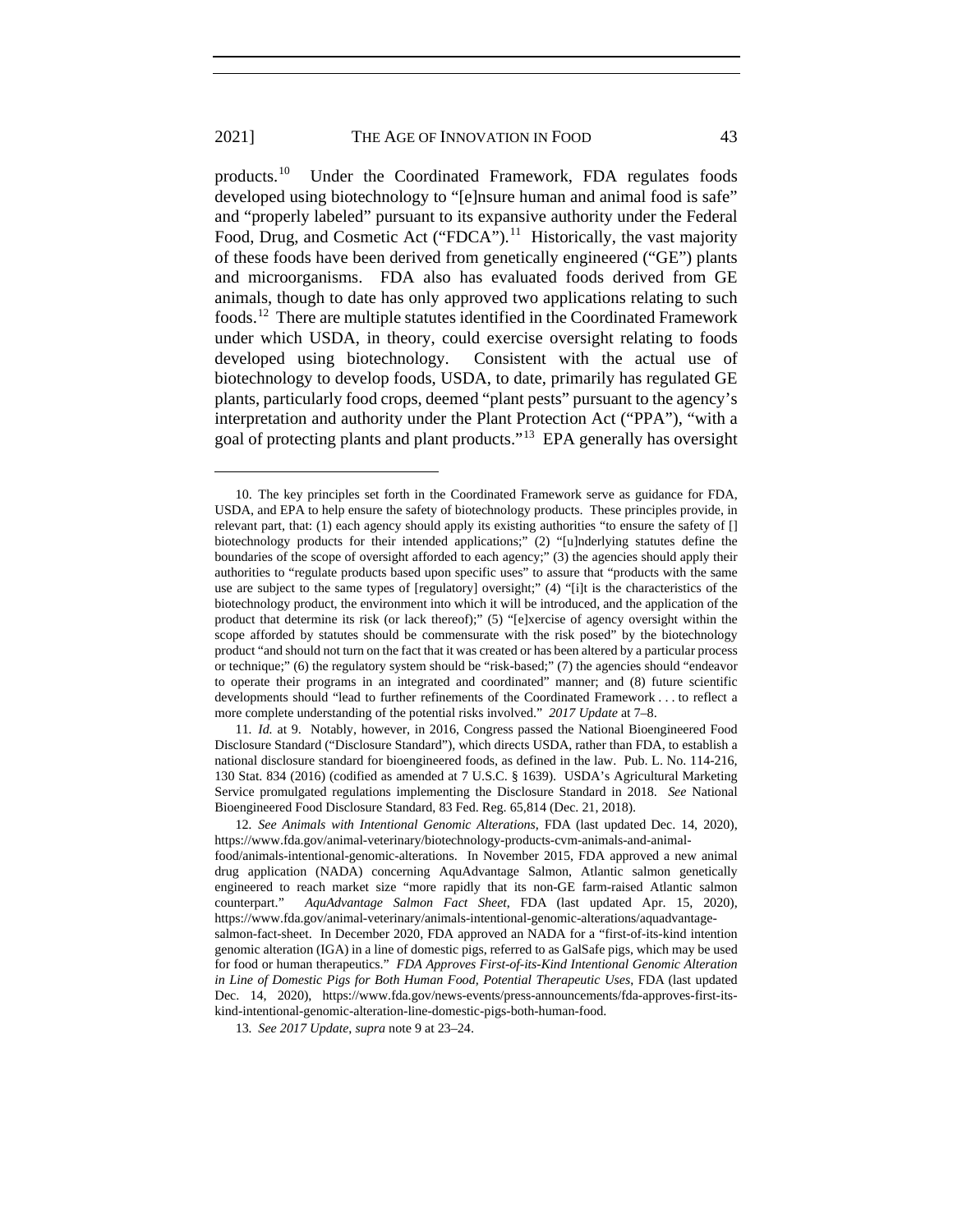of pesticides produced through biotechnology, including those produced in food crops, pursuant to the Federal Insecticide, Fungicide, and Rodenticide Act ("FIFRA"), with the goal of protecting the environment and human health.<sup>[14](#page-4-0)</sup>

Will these multiple and often overlapping federal regulatory statutes enable regulators to appropriately address the anticipated "profusion of new products" in a manner that facilitates critically important innovations?<sup>15</sup> The short answer, of course, is that it depends. The statutes, themselves broadly define and encompass foods<sup>[16](#page-4-2)</sup> and potential technologies that may be used to modify plants, microbes, and animals to develop foods, $17$  or otherwise address potential risks arising from the development and commercialization of such foods.[18](#page-4-4) Accordingly, the statutory authorities should provide ample authority for comprehensive oversight. The question, thus, is whether the regulatory agencies have implemented policies pursuant to these authorities to appropriately regulate new products based upon risk and the best available

 $\overline{a}$ 

<span id="page-4-3"></span>17. For example, FDA takes the position that "[s]ubstances that are expected to become components of food products as a result of genetic modification of a plant and whose composition is such or has been altered such that the substance is not generally recognized as safe (GRAS) or otherwise exempt are subject to regulation as 'food additives'" under the FDCA. Statement of Policy: Foods Derived from New Plant Varieties, 57 Fed. Reg. 22,984, 22,984–85 (May 29, 1992). Within the context of animals, FDA currently asserts that the use of genetic engineering or gene editing to modify an animal is subject to FDA's new animal "drug" authorities. *See CVM GFI #187 Regulation of Intentionally Altered Genomic DNA in Animals*, FDA (last updated Sept. 18, 2018), https://www.fda.gov/regulatory-information/search-fda-guidance-documents/cvm-gfi-187 regulation-intentionally-altered-genomic-dna-animals. In particular, FDA considers the "altered genomic DNA" of the animal to be a "drug" within the meaning of the FDCA "because such altered

DNA is an article intended to affect the structure or function of the body of the animal, and, in some cases, intended for use in the diagnosis, cure, mitigation, treatment, or prevention of disease in the animal." *Id.* at 7; *see also* 21 U.S.C. § 321(g) (defining a "drug" within the meaning of the FDCA).

<span id="page-4-4"></span>18. For example, foods containing "unsafe" food additives, pesticide chemical residues, or new animal drugs, which in theory could include foods developed using biotechnology, are prohibited from introduction into interstate commerce and subject to various civil and criminal penalties under the FDCA. *See* 21 U.S.C. §§ 343(a)(2), 331(a), 332, 333, 334. In addition, the Plant Protection Act of 2000 ("PPA") grants USDA the authority to prevent the introduction or control the dissemination of plant pests in the United States. 7 U.S.C. § 7711(a). Using this authority, USDA's APHIS regulates certain genetically engineered plants as "plant pests" and requires review and permitting for movement of such products in interstate commerce. Movement of Certain Genetically Engineered Organisms, 85 Fed. Reg. 29,790 (May 18, 2020).

<sup>14</sup>*. See id.* at 10–11.

<sup>15.</sup> See NAT'L ACADS. OF SCIS., ENG'G, AND MED., *supra* not[e 3,](#page-1-4) at ix.

<span id="page-4-2"></span><span id="page-4-1"></span><span id="page-4-0"></span><sup>16.</sup> For example, under the FDCA, "food" is defined to mean "(1) articles used for food or drink for man or other animals, (2) chewing gum, and (3) articles used for components of any such article." 21 U.S.C. § 321(f). "Food additives," which are subject to FDA premarket review, are defined in relevant part as "any substance the intended use of which results or may reasonably be expected to result, directly or indirectly, in its becoming a component or otherwise affecting the characteristics of any food (including any substance intended for use in producing, manufacturing, packing, processing, preparing, treating, packaging, transporting, or holding food," unless generally recognized as safe ("GRAS") or otherwise exempt. *Id.* § 321(s).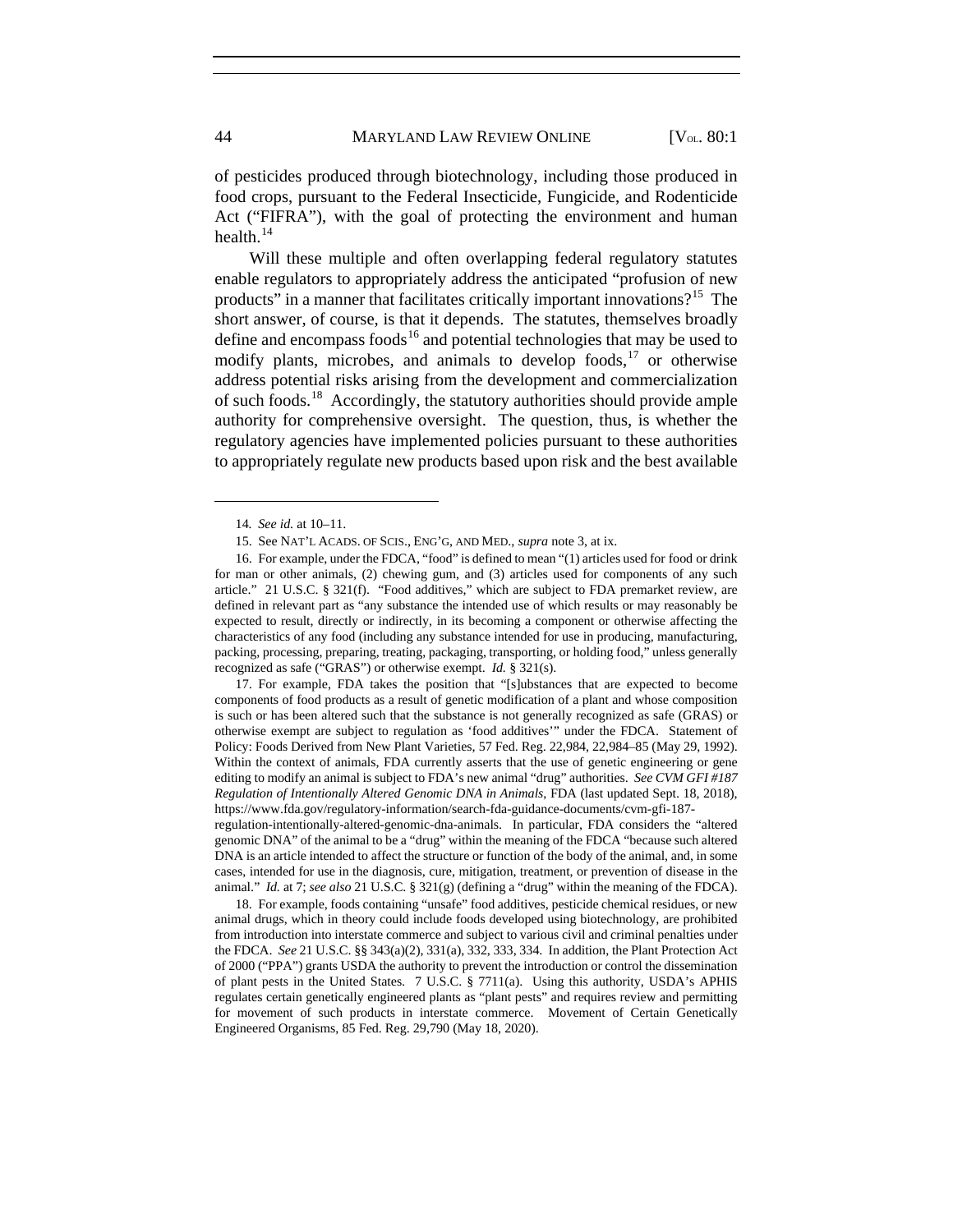science and in a manner that is coordinated, predictable, efficient, and scalable. $19$ 

In some areas, the agencies have taken steps toward implementing such policies. For example, in May 2020, USDA's Animal and Plant Health Inspection Service ("APHIS") published a long-awaited final rule, amending its regulation of GE organisms under the PPA. $^{20}$  $^{20}$  $^{20}$  The amendments, among other things, seek to focus APHIS's approach to protecting plant health, spur innovation, and facilitate the availability of new crop varieties that are safe for plant health and not currently marketed, such as more sustainable varieties, or those with improved nutrient profiles.<sup>[21](#page-5-2)</sup> While the new regulations are still being implemented, the amendments indicate movement in a promising direction. Another example is oversight of animal cell culture technology. After a purported "turf battle" between FDA and  $\text{USDA}^{22}$  $\text{USDA}^{22}$  $\text{USDA}^{22}$  the agencies issued a joint agreement in March 2019, announcing that they will jointly oversee such products, pursuant to longstanding and relatively well-understood policies and relevant expertise.<sup>[23](#page-5-4)</sup> Although there are a number of open questions remaining, including those relating to requirements for labeling and inspection, the joint agreement provides much-needed clarity on the overarching regulatory framework for these products and generally has been embraced by a wide range of stakeholders.<sup>24</sup>

In other areas, however, there remains significant uncertainty or lack of clarity. One example is the regulatory paradigm for GE animals, which is in a state of flux. On January 19, 2021, the last day of the Trump Administration, the U.S. Department of Health and Human Services finalized

<span id="page-5-0"></span><sup>19</sup>*. See* Holdren, *supra* not[e 7;](#page-2-7) NAT'L ACADS. OF SCIS., ENG'G, AND MED., *supra* note [3,](#page-1-4) at 11; *see also Modernizing the Regulatory System for Plant and Animal Biotechnology Products*, *supra*  note [7.](#page-2-7)

<span id="page-5-1"></span><sup>20.</sup> Movement of Certain Genetically Engineered Organisms, 85 Fed. Reg. 29,790 (May 18, 2020).

<span id="page-5-2"></span><sup>21</sup>*. See About the SECURE Rule*, USDA (last updated Feb. 19, 2021), https://www.aphis.usda.gov/aphis/ourfocus/biotechnology/biotech-rule-revision (providing information and answers about the SECURE Rule).

<span id="page-5-3"></span><sup>22</sup>*. See, e.g.*, Helena Bottemiller Evich, *Welcome to the turf battle over lab-grown meat*, POLITICO (June 15, 2018 6:12 PM), https://www.politico.com/story/2018/06/15/lab-grown-meatfeds-turf-battle-629774.

<span id="page-5-4"></span><sup>23</sup>*. See USDA and FDA Announce a Formal Agreement to Regulate Cell-Cultured Food Products from Cell Lines of Livestock and Poultry*, USDA (Mar. 7, 2019), https://www.usda.gov/media/press-releases/2019/03/07/usda-and-fda-announce-formal-

agreement-regulate-cell-cultured-food; *Formal Agreement Between FDA and USDA Regarding Oversight of Human Food Produced Using Animal Cell Technology Derived from Cell Lines of USDA-amenable Species*, FDA (Mar. 7, 2019), https://www.fda.gov/food/domestic-interagencyagreements-food/formal-agreement-between-fda-and-usda-regarding-oversight-human-foodproduced-using-animal-cell.

<span id="page-5-5"></span><sup>24</sup>*. See, e.g.*, *USDA, FDA finalize cultured meat regulatory agreement*, AGRI-PULSE (Mar. 7, 2019 2:12 PM), https://www.agri-pulse.com/articles/11978-usda-fda-finalize-cultured-meatregulatory-agreement (discussing positive reactions to the agreement from various stakeholders).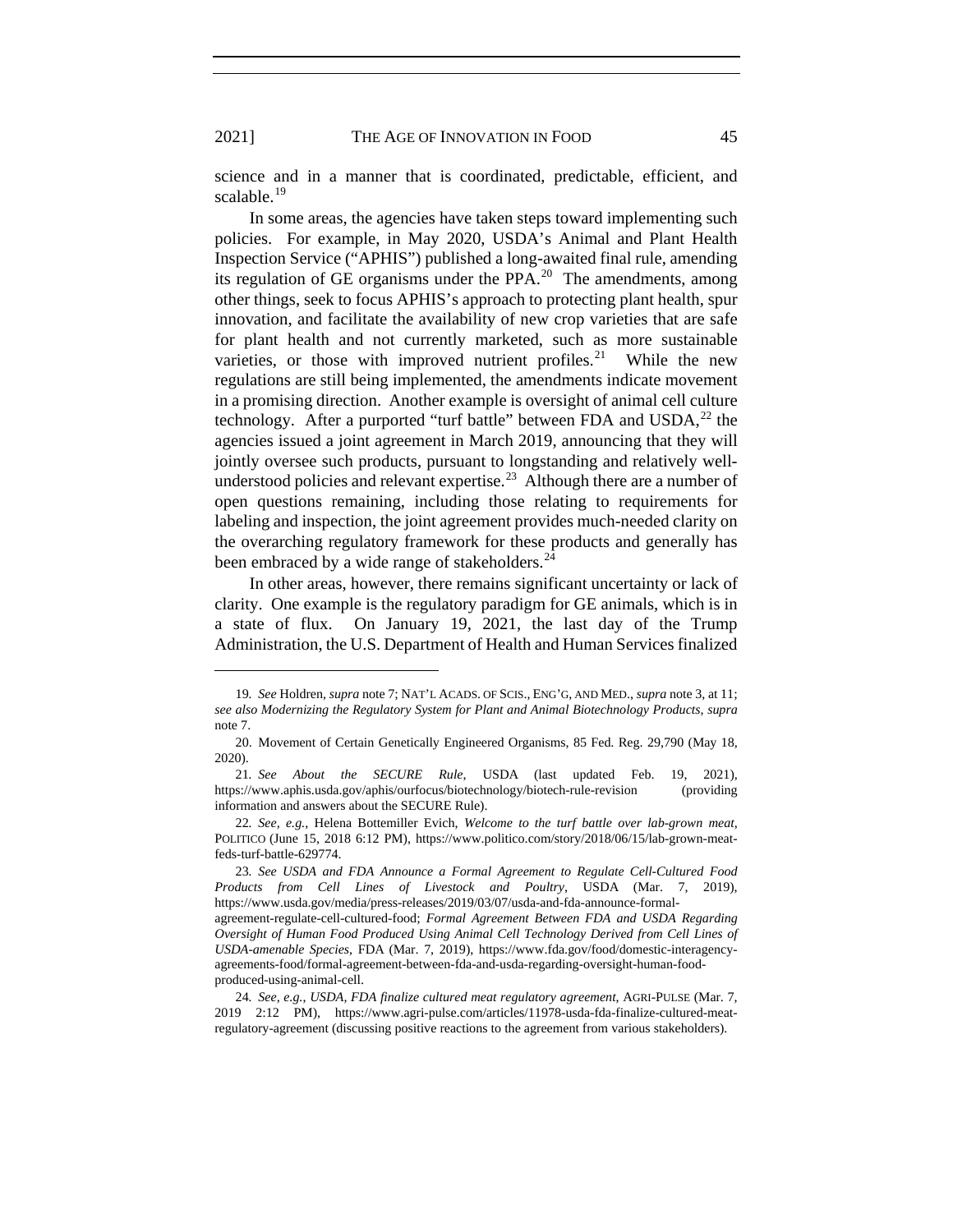a "Memorandum of Understanding" ("MOU") with USDA, shifting regulatory responsibility for certain GE animals intended for food and other agricultural purposes from FDA to  $USDA<sup>25</sup>$  In response, then-FDA Commissioner, Dr. Stephen Hahn, maintained that "FDA does not support the Memorandum of Understanding" and "has no intention of abdicating [its] public health mandate.[26](#page-6-1) His predecessor, Dr. Scott Gottlieb, also denounced the MOU, calling it "an unprecedented usurping of FDA public health authority," and calling for FDA to continue to "regulate animal biotech as part of its [public health] mandate."<sup>27</sup> The Biden Administration has yet to articulate a clear position on its view of the MOU. Notably, however, on March 8, 2021, APHIS reopened the comment period for an Advance Notice of Proposed Rulemaking ("ANPR"), originally published in late 2020 before the release of the MOU, that proposes a framework for oversight governed by USDA rather than FDA, pursuant to USDA's statutory authorities under the Animal Health Inspection Act, Federal Meat Inspection Act, and Poultry Product Inspection Act. $28$  By reopening the comment period, the Biden Administration has signaled that it will consider overhauling the regulatory framework for GE animals as set forth in the ANPR, thereby indicating that the debate over regulatory reform will rage on. Another example is FDA's approach to foods derived from genome-edited plants. In early 2017, FDA requested comments on the use of genome editing techniques to produce new plant varieties for human and animal foods and its approach to oversight.<sup>[29](#page-6-4)</sup> In October 2018, FDA announced its intent to "develop guidance for industry explaining how [its] current regulatory policy for foods derived from new plant varieties applies to foods produced using genome editing" and to update its existing procedures "to reflect the FDA's 25 years of experience with foods derived from biotechnology plants."[30](#page-6-5) Although a draft version of this guidance appears to have been under review by the Office of Management and Budget ("OMB") during the final days of the Trump Administration, it

<span id="page-6-0"></span><sup>25.</sup> *See Memorandum of Understanding Between the United States Department of Agriculture and the Food and Drug Administration, Department of Health and Human Services*, FDA & USDA (Jan 13, 2021), https://www.aphis.usda.gov/biotechnology/downloads/mou-usda-fda.pdf; *Secretary Perdue Statement on MOU on Animal Biotechnology*, USDA (Jan. 19, 2021), https://www.usda.gov/media/press-releases/2021/01/19/secretary-perdue-statement-mou-animalbiotechnology.

<span id="page-6-1"></span><sup>26.</sup> Stephen M. Hahn (@SteveFDA), TWITTER (Jan. 19, 2021 2:45 PM), https://twitter.com/SteveFDA/status/1351616813705154562.

<span id="page-6-2"></span><sup>27.</sup> Scott Gottlieb (@ScottGottliebMD), TWITTER (Jan. 19, 2021 3:08 PM), https://twitter.com/scottgottliebmd/status/1351622618647027713.

<sup>28.</sup> 86 Fed. Reg. 13,221 (Mar. 8, 2021); 85 Fed. Reg. 84,269 (Dec. 28, 2020).

<span id="page-6-4"></span><span id="page-6-3"></span><sup>29.</sup> Genome Editing in New Plant Varieties Used for Foods; Request for Comments, 82 Fed. Reg. 6564 (Jan. 19, 2017).

<span id="page-6-5"></span><sup>30.</sup> FDA, PLANT AND ANIMAL BIOTECHNOLOGY INNOVATION ACTION PLAN 5 (Oct. 2018), https://www.fda.gov/media/119882/download.